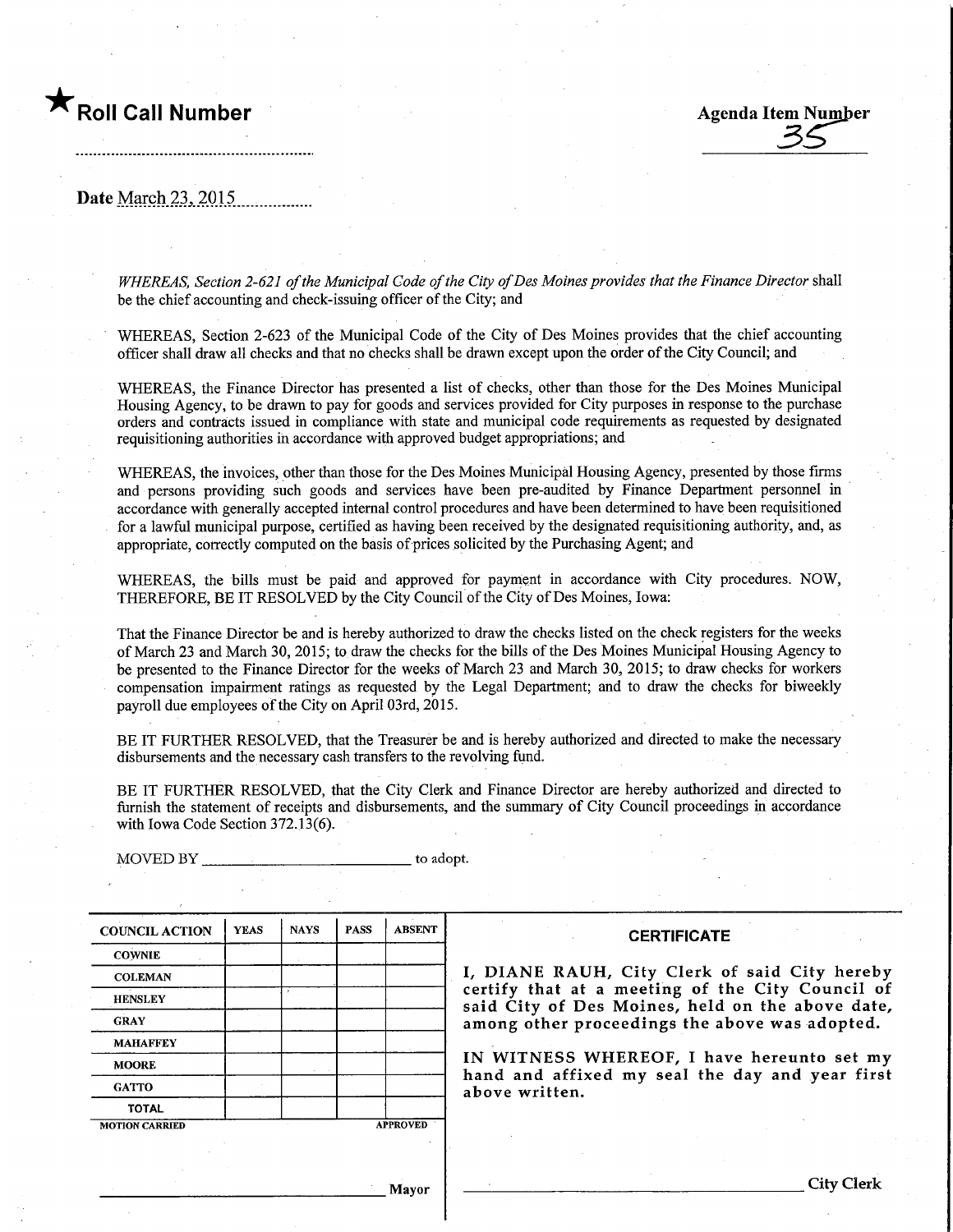#### DES MOINES ENGINEERING DEPARTMENT CONSTRUCTION CONTRACT PARTIAL PAYMENT REQUEST



 $35$ 

## For Check Register of March 13,2015 As approved by City Council on March 9, 2015

# (Roll Call No.)  $15$ -0411

March 09, 2015 Page No. 1

The work performed associated with the following listed construction contract partial payments has been constructed in substantial compliance with the plans and specifications, and the Engineering Department hereby requests that the Finance Department process payment to the following contractors:

| <b>Activity ID</b> | <u>Project Title</u>                           | Contractor                                                                                                               | <b>Partial</b><br>Payment<br>No. | Partial<br>Payment<br>Amount |
|--------------------|------------------------------------------------|--------------------------------------------------------------------------------------------------------------------------|----------------------------------|------------------------------|
| 082011006          | SE 4th & Shaw Streets Storm Water Pump Station | Story Construction Co.<br>Patrick L. Geary, Chief<br><b>Operating Officer</b><br>300 South Bell Avenue<br>Ames, IA 50010 | 11                               | \$48,392.33                  |

08-DRIEF-258 Note: The City Engineer has Determined that the contract is substantially completed and this payment includes partial release of retainage requested by the Contractor pursuant to Iowa Code Chapter 26. Munis Contract No. 14126

Requested by:

Pamela SCookse

Pamela S. Cooksey, P.E. Des Moines City Engineer

ec: City Clerk

Funds available:

 $29$   $\sqrt{2}$   $\sqrt{4}$ 

Daniel E. Ritter Interim Des Moines Finance Director